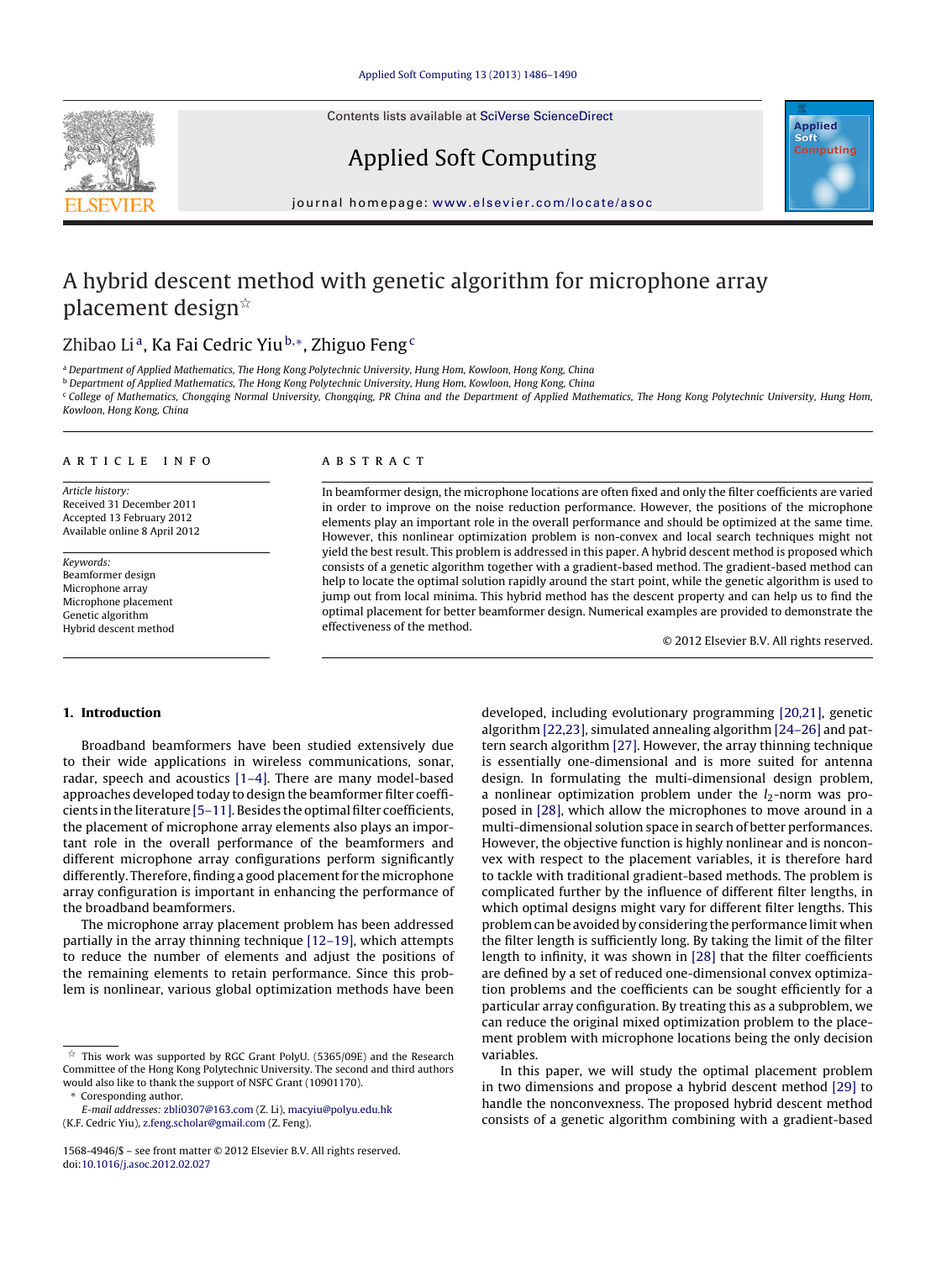method. The literature in genetic algorithm is vast and it has been employed for beamformer design recently [\[30\]](#page--1-0) to enhance speech recognition accuracy. Since the formulated nonlinear optimization problem will have many local minima, we employ the genetic algorithm here to generate the new feasible solutions in order to jump out from the local minima while retaining previous useful information. Once a descent point is identified, the gradient-based method is executed to descend to the nearest local minimum rapidly. This method has a nice descent property and the objective function is improved monotonically. Numerical experiments will be given to demonstrate that much better placements can be found.

The rest of this paper is organized as follows. In Section 2, we formulate the placement problem and discuss the performance limit of the filter length. In Section 3, we propose the hybrid descent method with a genetic algorithm for solving the placement problem. A two-dimensional numerical example will be used to demonstrate the proposed method and the performance of the designed beamformer will be given and compared in Section [4.](#page--1-0)

#### **2. Problem formulation**

For an N elements microphone array, assume each element is an L-tap finite impulse response (FIR) filter. Define the microphone locations to be  $r_i$ ,  $i = 1, 2, \ldots, N$ , the transfer function of the *i*th microphone is given by

$$
A_i(\mathbf{r}, f) = \frac{1}{\|\mathbf{r} - \mathbf{r}_i\|} e^{(-j2\pi f ||\mathbf{r} - \mathbf{r}_i||)/c},
$$
\n(2.1)

where **r** is the location of the sound source and c is the speed of sound in the air. If the signals received by this microphone array are sampled synchronously at the rate of  $f_s$  per second, the frequency responses of these FIR filters are

$$
H_i(\mathbf{h}, f, L) = \mathbf{h}_i^T \mathbf{d}_0(f), \quad i = 1, 2, ..., N,
$$
 (2.2)

where  $h_i$  is the coefficients of the *i*th FIR filter, and  $d_0(f)$  is the Kronecker delta frequency response, defined as

$$
\begin{aligned} \mathbf{h}_i &= \left[ h_i(0), h_i(1), \dots, h_i(L-1) \right]^T, \\ \mathbf{d}_0(f) &= \left[ 1, e^{-j2\pi f/f_s}, \dots, e^{-j2\pi f(L-1)/f_s} \right]^T. \end{aligned}
$$

Suppose the desired response is  $G_d(\mathbf{r}, f, L)$ , then the FIR filter broadband beamformer design problem is to find a set of coefficients  $\boldsymbol{h}$  =  $[\boldsymbol{h}_1, \boldsymbol{h}_2, \ldots, \boldsymbol{h}_N]^T$  for the FIR filters, such that the beamformer output

$$
G(\mathbf{r},f,L) = \sum_{i=1}^{N} H_i(\mathbf{h},f,L)A_i(\mathbf{r},f) = \mathbf{A}^{T}(\mathbf{r},f)\mathbf{H}(\mathbf{h},f,L)
$$
(2.3)

is sufficiently close to  $G_d(\mathbf{r}, f, L)$ , where  $\mathbf{A}^T(\mathbf{r}, f) = [A_1(\mathbf{r}, f), \ldots, A_n]$  $A_N(\mathbf{r},f)$ <sup>T</sup> is the transfer function vector defined in (2.1), and **H**( $\mathbf{h}$ ,  $f, L$  =  $[H_1(\mathbf{h}, f, L), \ldots, H_N(\mathbf{h}, f, L)]^T$  is the frequency filter response vector defined in (2.2).

There are many objective criteria exist to evaluate the error between  $G(\mathbf{r}, f, L)$  and  $G_d(\mathbf{r}, f, L)$ , such as the  $l_{\infty}$ -norm (for example [\[31,32\]\)](#page--1-0) and the  $l_1$ -norm minimax (for example [\[33,11\]\).](#page--1-0) However, these design techniques are often more expensive than the use of an  $l_2$ -norm. In the following, we adopt the  $l_2$ -norm criterion for the design of broadband beamformer. For a given placement of the microphone array, the beamformer design problem can be formulated to find the filter coefficients **h** such that the objective function

$$
E(\boldsymbol{h}) = \frac{1}{\|\Omega\|} \int_{\Omega} \rho(\boldsymbol{r}, f) \|\boldsymbol{A}^{T}(\boldsymbol{r}, f)\boldsymbol{H}(\boldsymbol{h}, f, L) - G_{d}(\boldsymbol{r}, f, L)\|^{2} d\boldsymbol{r} df, \quad (2.4)
$$

is minimized, where  $\Omega$  is a specified spatial-frequency domain as the definition field of  $G_d$ ( **r**, f, L), and  $\rho$ ( **r**, f) is a positive

weighting function. Usually, the domain  $\Omega = \Omega_p \bigcup \Omega_s$  is consisting of the passband region  $\Omega_p$  and stopband region  $\Omega_s$ . Then, for a given placement of the microphone array, the beamformer design problem is formulated as

$$
\min_{\mathbf{h}\in\mathbb{R}^{N\times L}} E(\mathbf{h}).\tag{2.5}
$$

In fact, the optimal solution of (2.5) depends on the filter length, which can be denoted by  $h^*(L)$ . We define the performance limit as inf $E(\mathbf{h}^*(L))$ , which is the infimum of the objective function (2.4)

for all filter lengths and all filter coefficients.

The direct numerical computation of  $\inf_L E(\mathbf{h}^*(L))$  is impossible, since the filter length can approach to infinity. However, it follows from [\[34\]](#page--1-0) that in the case of

$$
G_d(\mathbf{r}, f, L) = e^{-j2\pi f \tau_L / f_S} \hat{G}_d(\mathbf{r}, f),
$$
\n(2.6)

where  $\tau_L \in [0, L - 1]$  is the group delay satisfying  $\lim_{L \to \infty} \tau_L = \infty$  and  $\lim_{L\to\infty} L-\tau_L=\infty$ , and  $\widehat{G}_d(\bm{r},f)$  is a response function independent of filter length *L*, the performance limit  $\inf_L E(\bm{h}^*(L))$  can be computed by solving

$$
\min_{\tilde{\mathbf{H}} \in \Gamma^N} E(\tilde{\mathbf{H}}),\tag{2.7}
$$

where

$$
E(\tilde{\mathbf{H}}) = \frac{1}{\|\Omega\|} \int_{\Omega} \rho(\mathbf{r}, f) |\mathbf{A}^T(\mathbf{r}, f) \tilde{\mathbf{H}}(f) - \hat{G}_d(\mathbf{r}, f)|^2 \, d\mathbf{r} \, df, \tag{2.8}
$$

and  $\Gamma$  is given by

$$
\Gamma = \{u(f) + jv(f) : u(f)
$$
 and  $v(f)$  are continuous, absolute integrable,

and the right-hand and left-hand derivatives exist,  $v(0) = 0$ ,

$$
v(f_s/2) = 0\}.
$$
 (2.9)

Note that the performance limit is computed for a given placement of the microphone array. Different placements will yield different performance limits. Thus the placement design is to find the placement of the microphone array such that the corresponding performance limit is minimized. To formulate this properly, let  $\lambda = (r_1, r_2, \ldots, r_N) \in \Lambda \subset \mathbb{R}^{3 \times N}$  denote the microphone locations, where  $\Lambda$  is the set of all possible  $\lambda$ , the placement problem is given by

$$
\min_{\lambda \in \Lambda, \tilde{\mathbf{H}}^N \in \Gamma^N} \quad E(\lambda, \tilde{\mathbf{H}})
$$
\n
$$
\text{s.t} \quad \|\mathbf{r}_i - \mathbf{r}_j\|^2 \ge \varepsilon_d, \dots, i, j = 1, 2, \dots, N, i \neq j,
$$
\n
$$
(2.10)
$$

where

$$
E(\lambda, \tilde{\boldsymbol{H}}) = \frac{1}{\|\Omega\|} \int_{\Omega} \rho(\boldsymbol{r}, f) \|\boldsymbol{A}^{T}(\lambda, \boldsymbol{r}, f) \tilde{\boldsymbol{H}}(f) - \hat{G}_{d}(\lambda, \boldsymbol{r}, f)\|^{2} d\boldsymbol{r} df(2.11)
$$

is the same as (2.8), but considering  $\lambda$  as the new decision vector. The constraints  $\|\mathbf{r}_i - \mathbf{r}_j\|^2 \ge \varepsilon_d$ , *i*, *j* = 1, 2, . . ., *N*, *i*  $\neq$  *j*, are for practicality so that the set of microphone elements should be kept at least a certain minimum distance mutually for proper functioning, and  $\varepsilon_d$  is the square of the minimum distance between two different microphone elements.

#### **3. A hybrid descent method**

In general, the combined nonconvex optimization problem (2.10) has two kinds of variables, it is difficult to solve as a whole. Note that the objective function (2.11) is nonconvex and highly nonlinear with respect to the placement variables  $\lambda$ , but it is convex with respect to the filter coefficient variables **H**. For a given